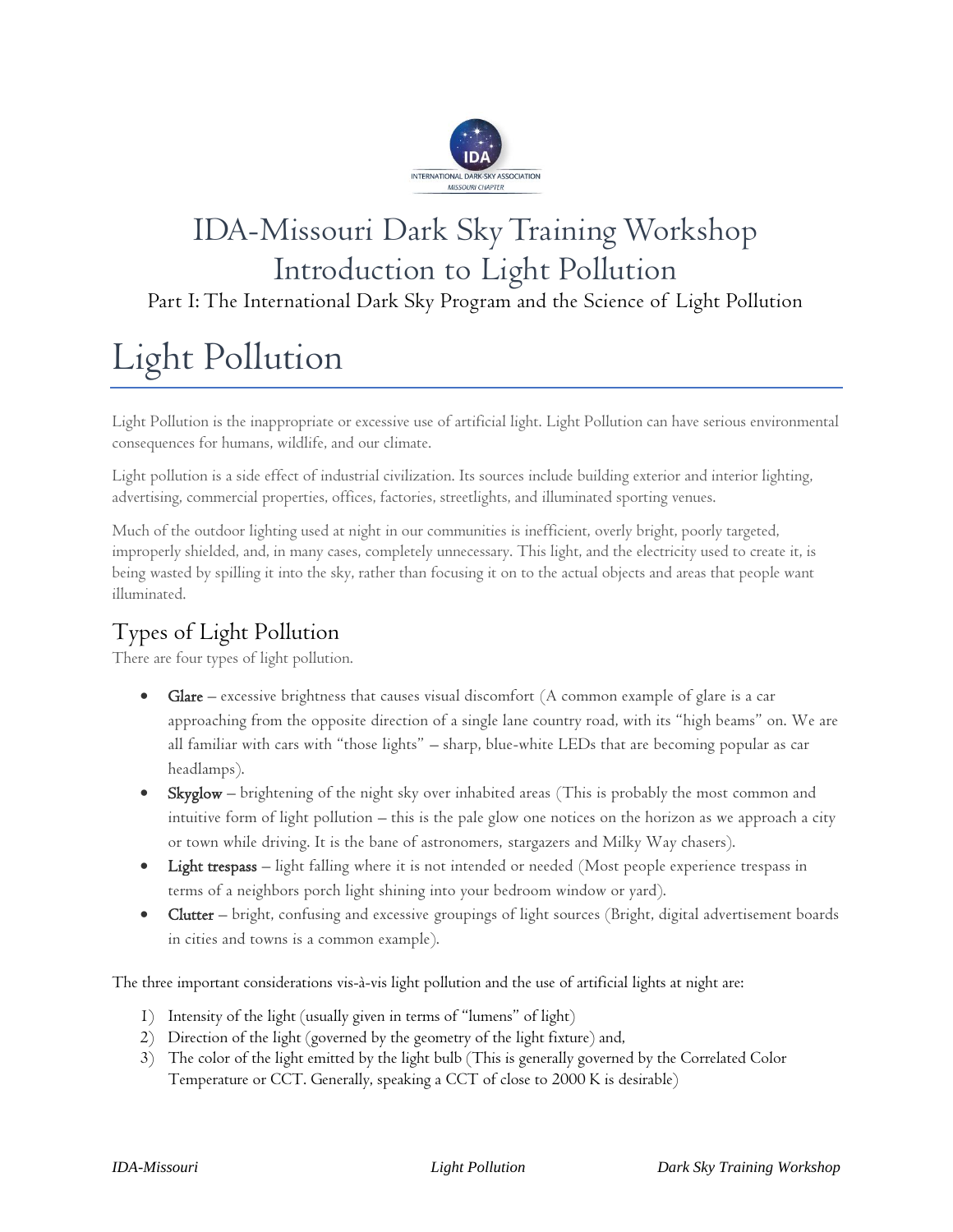

Figure I: Pictorial Representation of the different kinds of light pollution (Photo credit: IDA)



Figure II: Left: A visual representation of the color temperature and the perceived color of the light. Generally speaking, "warmer" colors corresponding to a CCT of 2000 K is desirable for outdoor lighting. Right: Light bulb specs found on light bulb packaging indicating the brightness (top right, in lumens) and the color temperature (bottom left, in Kelvin)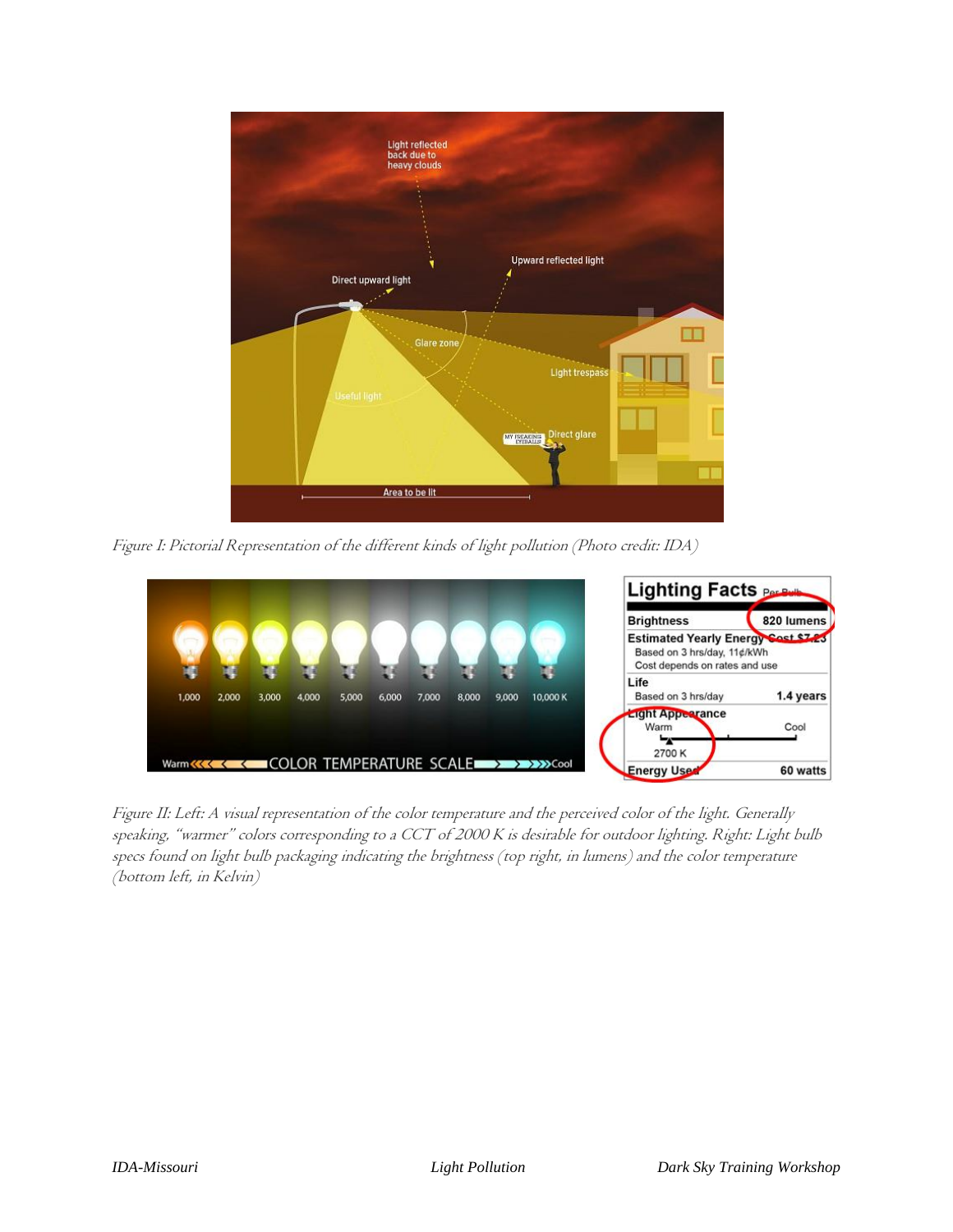## Why combat Light Pollution?

(Note: This particular aspect will be the primary focus of discussion in Part II of our workshop. Here, we only present the main points, which will be fleshed out in more detail in Part II. More information on these topics can be found in the Missouri-IDA Resource Materials folder: *Link to Resource Center*)

There is a growing level of scientific and anecdotal evidence to suggest that artificial light at night has a negative impact on various plants and animals including fishes, amphibians, birds, insects & pollinators, and even humans.

#### Impact on Humans:

- o Influence on human health due to the disruption of the Circadian rhythm.
- o Glare can be dangerous for pedestrians and bicyclists as it may blind vehicle-drivers
- o Economic costs

#### • Animal Health:

- o Disorientation of Birds during migration, sea-turtle younglings after hatching,
- o Natural habitats of bees, fireflies, insects, and other pollinators are adversely impacted by presence of ALAN
- o Mating and foraging habits of amphibians are impacted by ALAN

#### • Ecological and Environmental Impact:

- o Unnecessary waste of precious natural resources,
- o Increased greenhouse emissions

#### • Impact on Astronomy:

- o Stargazing, astronomy research
- o Astro- and Nightscape photography.

#### Main Takeaways:

- Light can disrupt sleeping patterns and cause health issues.
- Artificial light causes millions of bird deaths each year during migration
- Artificial light kills many insects and disrupts their behavior
- Artificial light can inhibit mating in toads and frogs and shorten feeding times.
- Impact on Astronomy is the symptom of the threat posed by ALAN.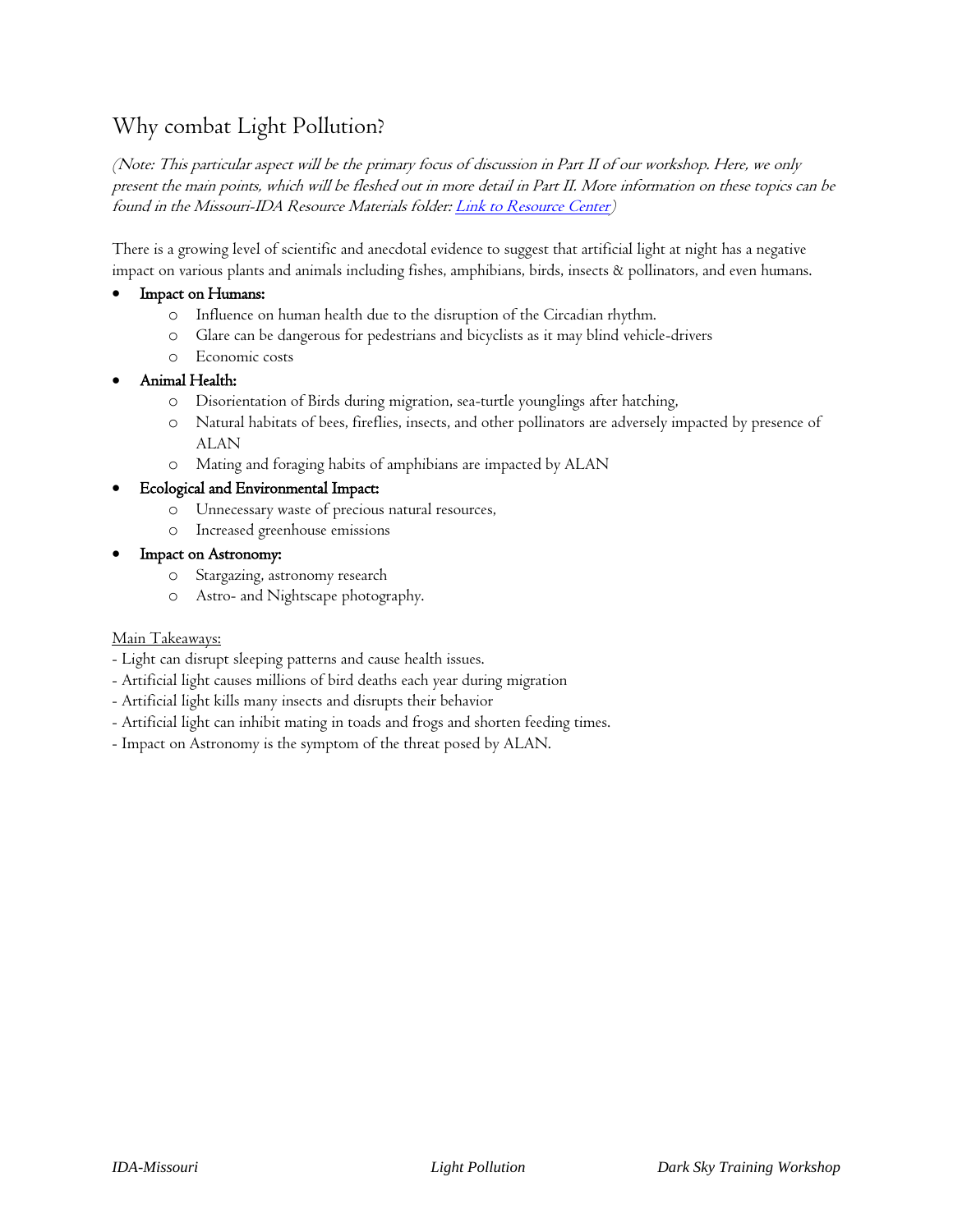## Best Practices for Outdoor lighting that minimize Light Pollution

The simplest action to take is simply turn-off exterior lights that are not needed. We realize that is not practical is all situations, so the following guidelines should be used to minimize light pollution:

- 1. All lights should have a clear purpose and only light the area that needs it,
- 2. Use energy efficient bulbs that are no brighter than necessary
- 3. Use fully shielded light fixtures (pointing downward)
- 4. If lights are only needed for short periods, put them on a motion activated timer.
- 5. Color temperatures less than 3000 K, preferably close to 2000 K, which usually means negligible blue light emissions

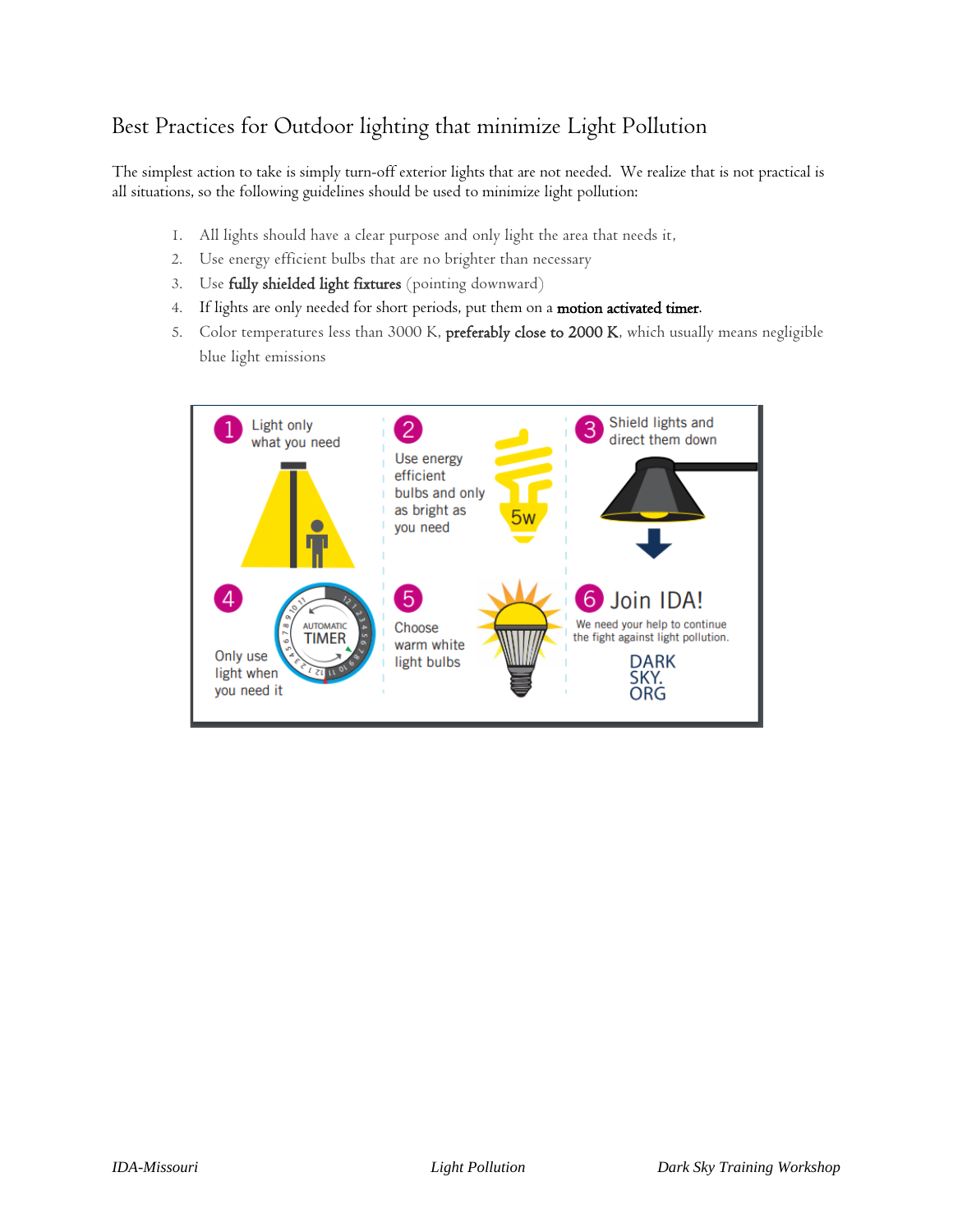### Glossary

Candela (cd): Unit of luminous intensity. One candela is one lumen per steradian. Formerly called the candle.

Correlated Color Temperature (CCT): A measure in degrees Kelvin (°K) of light's warmness or coolness. Lamps with a CCT of less than 3,200 °K are pinkish and considered warm. Lamps with a CCT greater than 4,000 °K are bluish–white and considered cool.

Cut off angle, of a luminaire: The angle, measured up from the nadir (i.e. straight down), between the vertical axis and the first line of sight at which the bare source (the bulb or lamp) is not visible.

[Cutoff fixture:](http://www.lithonia.com/micro_webs/nighttimefriendly/cutoff.asp) An IES definition "Intensity at or above 90° (horizontal) no more than 2.5% of lamp lumens, and no more than 10% of lamp lumens at or above 80°".

Disability glare: Glare resulting in reduced visual performance and visibility. It is often accompanied by discomfort.

Discomfort glare: Glare that produces discomfort, but does not necessarily diminish visual performance.

Efficacy: The ratio of light output to its consumption of power, measured in lumens per watt (lm/W), or the ability of a lighting system to produce the desired result.

Efficiency: A measure of the effective or useful output of a system compared to the input of the system.

Electromagnetic (EM) spectrum: The distribution of energy emitted by a radiant source, arranged in order of wavelength or frequency. Includes gamma-ray, X-ray, ultraviolet, visual, infrared, and radio regions.

Fixture: The assembly that holds the lamp in a lighting system. It includes the elements designed to give light output control, such as a reflector (mirror) or refractor (lens), the ballast, housing, and the attachment parts.

Footcandle: Illuminance produced on a surface one foot from a uniform point source of one candela.

Full-cutoff fixture: An IES definition; "Zero intensity at or above horizontal (90° above nadir) and limited to a value not exceeding 10% of lamp lumens at or above 80°".

Fully Shielded fixture: A fixture that allows no emission above a horizontal plane through the fixture.

Glare: Intense and blinding light that reduces visibility. A light within the field of vision that is brighter than the brightness to which the eyes are adapted.

HID lamp: In a discharge lamp, the emitted energy (light) is produced by the passage of an electric current through a gas. High-intensity discharge (HID) include mercury, metal halide, and high pressure sodium lamps. Other discharge lamps are LPS and fluorescent. Some such lamps have internal coatings to convert some of the ultraviolet energy emitted by the gas discharge into visual output.

High-Pressure Sodium (HPS) lamp: HID lamp where radiation is produced from sodium vapor at relatively high partial pressures (100 torr). HPS is essentially a "point source".

Illuminance: Density of luminous flux incident on a surface. Unit is footcandle or lux.

Incandescent lamp: Light is produced by a filament heated to a high temperature by electric current.